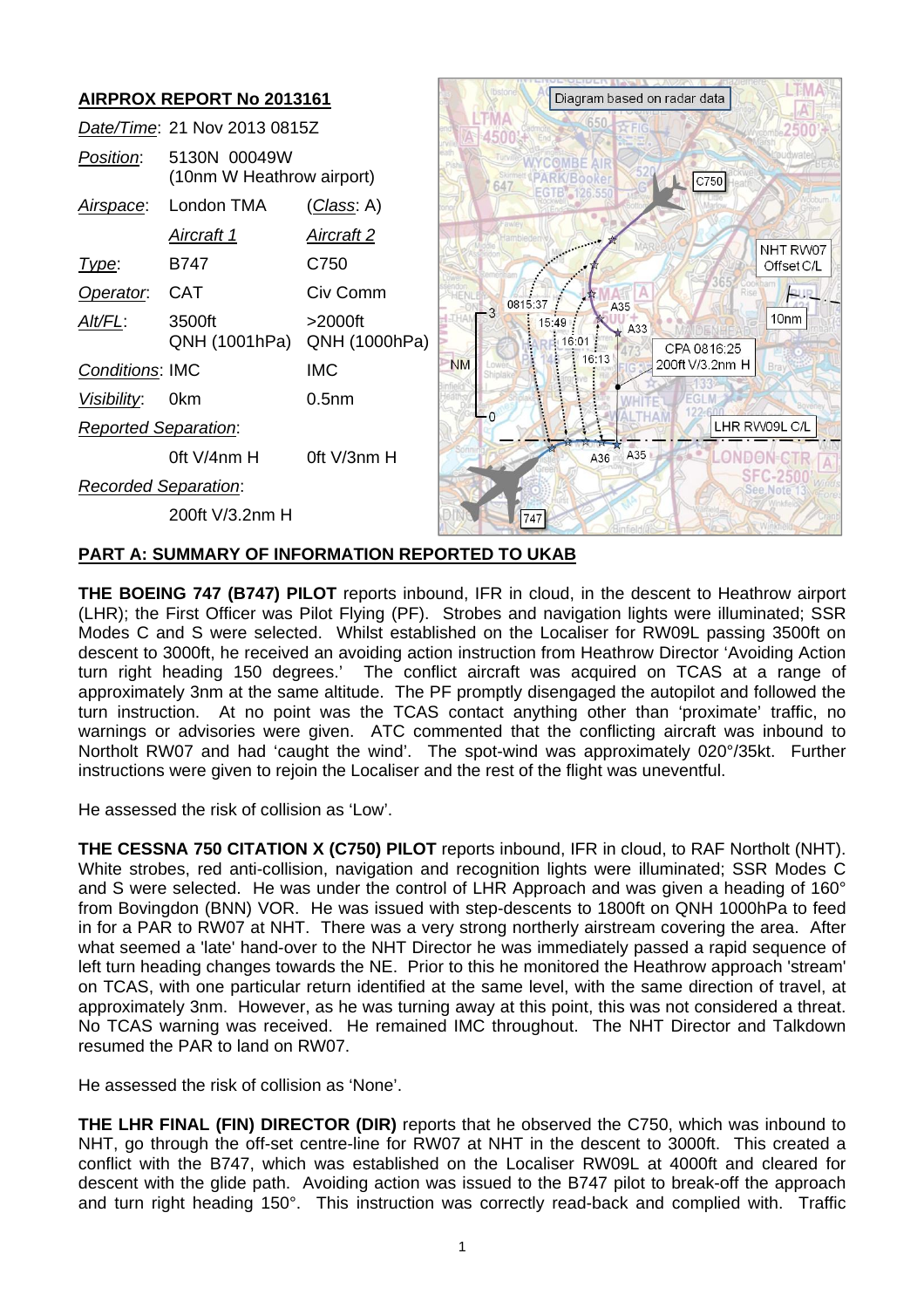Information was passed, and he believed that standard separation was maintained. Once the C750 was observed to have turned back towards NHT and out of conflict with the RW09L approach, the B747 pilot was turned back to establish ILS RW09L again and the aircraft completed its approach.

#### **Factual Background**

The LHR weather was:

EGLL 210750Z 02010KT 350V050 9999 SCT014 BKN022 06/03 Q1000 TEMPO BKN014 EGLL 210820Z 02011G22KT 340V050 9999 FEW019 BKN029 06/03 Q1001 NOSIG

The NHT weather was:

EGWU 210750Z 03018KT 9999 ‐RA SCT018 SCT022 BKN050 05/02 Q1000 TEMPO SCT014

#### **Analysis and Investigation**

#### **CAA ATSI**

ATSI had access to reports from both pilots, the LHR FIN DIR's report, the initial LTC watch report and final unit report, recorded area surveillance and transcriptions of 120.4MHz (LHR FIN DIR) and 119.725MHz (LHR Intermediate (INT) DIR North (N)). The B747 was an IFR flight inbound to LHR's RW09L, in receipt of a Radar Control Service from the TC LHR FIN DIR on 120.4MHz. The B747 was transponding Mode A code 5472. The C750 was an IFR flight inbound NHT, in receipt of a Radar Control Service from NHT Approach on 130.350MHz. The C750 pilot was in receipt of vectors for the off-set final approach to NHT's RW07. The C750 was transponding Mode A code 5476. The LHR FIN DIR was providing services with the use of Swanwick Multi Radar Tracking (MRT). The sector was manned by a trainee and mentor. There were no reported unserviceabilities or distractions.

The LHR FIN DIR trainee and mentor had assimilated the prevailing wind conditions, having discussed the problems that may occur on their sector. Both the B747 and C750 pilots reported conditions as IMC.

The C750 pilot was inbound to NHT via BNN and had been instructed to descend to altitude 4000ft on heading 230 $^{\circ}$  at speed 210kt or less<sup>1</sup>. At 0815:00, the LHR INT DIR N instructed the C750 pilot to report his heading to NHT on 130.350MHz. The UK AIP notifies pilots of aircraft inbound to NHT that, after receiving vectors and descent from LHR DIR, aircraft will be instructed to contact NHT DIR at least 10nm before touch-down<sup>2</sup>. At this point, the C750 pilot had approximately 12nm to run and its Ground Speed (GS) was 64kt greater than its Indicated Air Speed (IAS) (Figure 1). By this time, the B747 pilot had received clearance to establish on the LHR 09L ILS from altitude 3000ft.

<u> 1989 - Andrea Andrew Maria (h. 1989).</u><br>Demografia

<sup>&</sup>lt;sup>1</sup> When NHT are on easterly operations, LTC LHR controllers are instructed to transfer traffic (by silent handover arrangement) at or in the descent to altitude 4000ft on the London QNH. Aircraft speed at handover should be 210kt or less. [LTC MATS Part 2, Edition 2/13]

 $2$  UK AIP AD 2.EGWU-8, paragraph AD 2.22 (2b)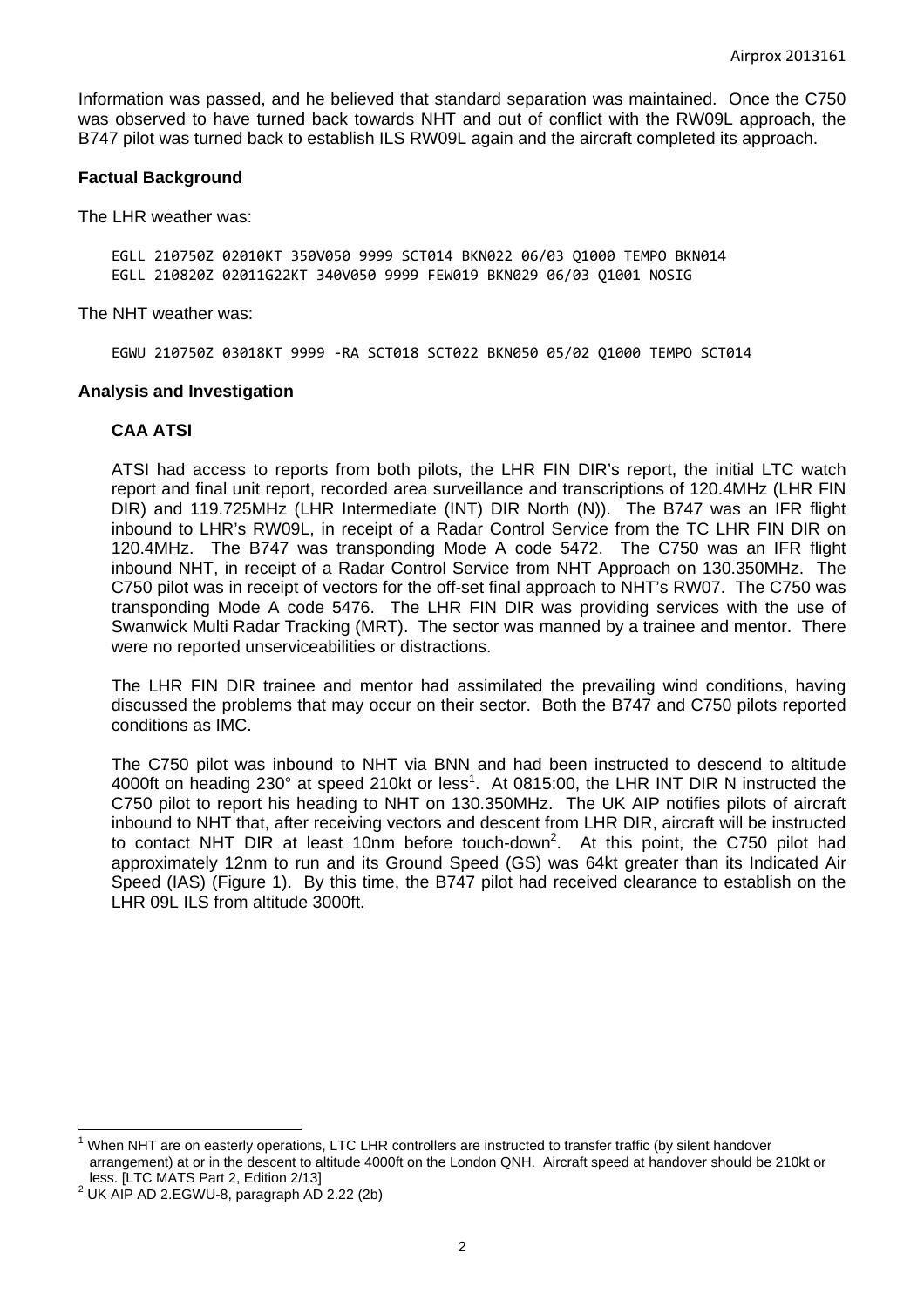

Figure 1: Swanwick MRT – 0815:00

The C750 pilot contacted NHT Approach at 0815:11 and the NHT controller instructed the C750 pilot, '…turn left immediately, 090 degrees, descend to altitude 3000 feet…' [Analysis of the C750's Mode S heading data indicated that the left turn was commenced approximately 19sec after the instruction was issued]. At 0815:52 NHT instructed the C750 pilot to turn left heading 080° (Figure 2). The C750 was now through the extended off-set centreline and its GS was 54kt greater than its IAS.



Figure 2: Swanwick MRT – 0815:52

At 0816:04 the LHR FIN DIR mentor took control of the frequency and instructed the B747 pilot, *"avoiding action turn right now heading 150 degrees."* (Figure 3). Three sec later the NHT controller instructed the C750 pilot to turn further left heading 050°. The C750 was 4.2nm north of the B747 with both aircraft at altitude 3700ft. Mode S data showed the C750 turning through heading 169°, albeit that the aircraft's track was southerly. After the B747 pilot's read-back, the LHR FIN DIR passed Traffic Information on the C750.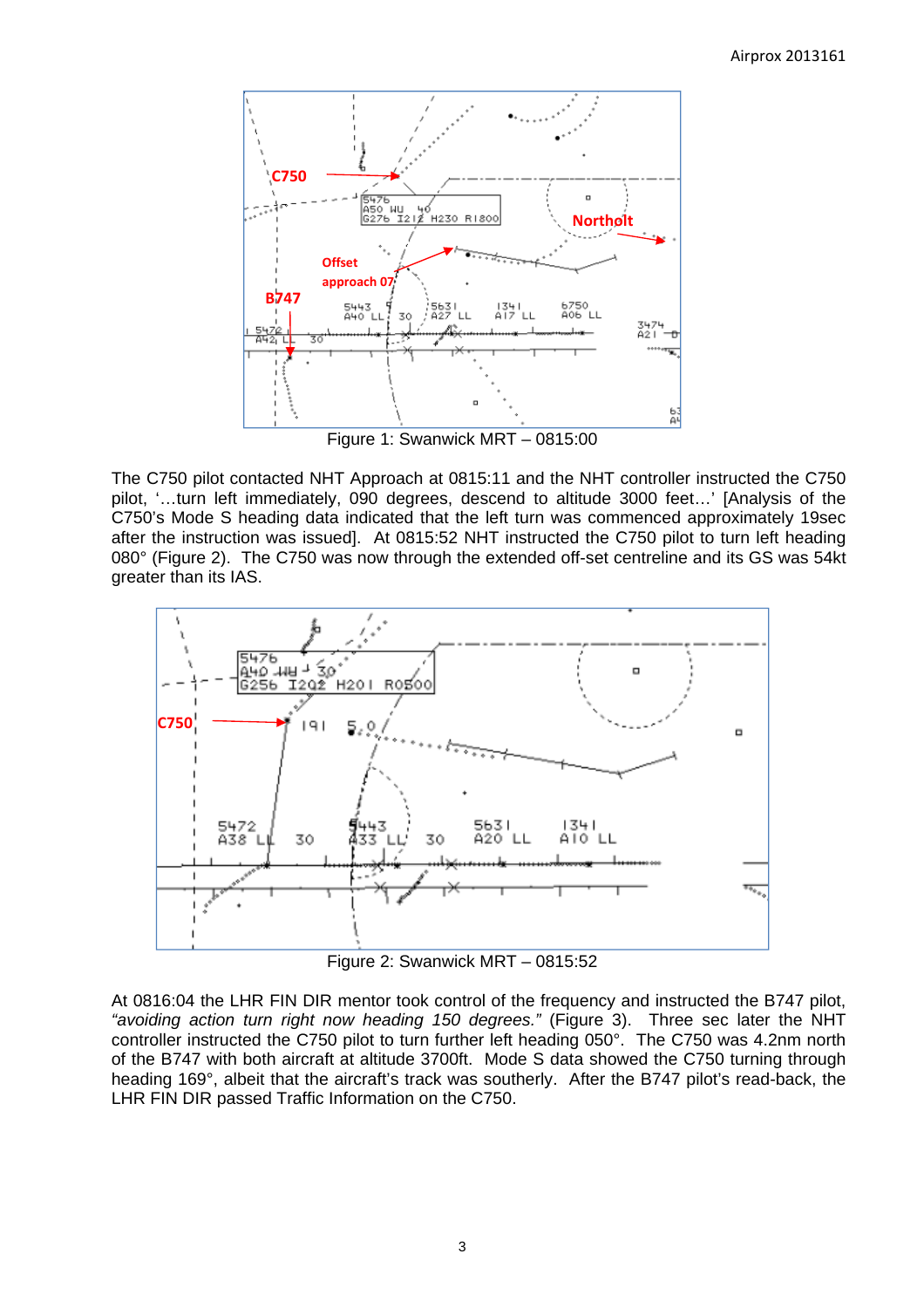

Figure 3: Swanwick MRT – 0816:04

At 0816:28 the C750 was 200ft below and 3.2nm north of the B747 with the C750's Mode S indicating that the aircraft was turning through heading 104° (Figure 4). The B747 pilot's right turn was also beginning to take effect. On the next update of the situation display, 4 sec later, the distance between the two aircraft remained the same, after which the lateral distance began to increase. Neither pilot visually acquired the other aircraft.



Figure 4: Swanwick MRT – 0816:28. Note: diagonal cursor indicates 150/330°.

At 0816:40 the FIN DIR instructed the B747 pilot to turn left heading 060° to re-establish.

Data from the radar processing system and Mode S data from the C750 showed that when the C750 pilot was tracking south-westerly there was a significant difference between the C750's GS and its IAS. Even though the C750 pilot had complied with the speed control instruction of 210kt, its GS was 30% greater than its IAS. Given the prevailing wind and the resultant GS, the C750 pilot's initial turn towards the off-set final approach track was insufficient to prevent it from passing through the extended centreline. The apparent delay in the commencement of the left turn would have also compounded the situation.

The continued heading updates from NHT Approach and the avoiding action issued by the LHR FIN DIR were effective in maintaining the required lateral separation (3nm or greater) between the two aircraft.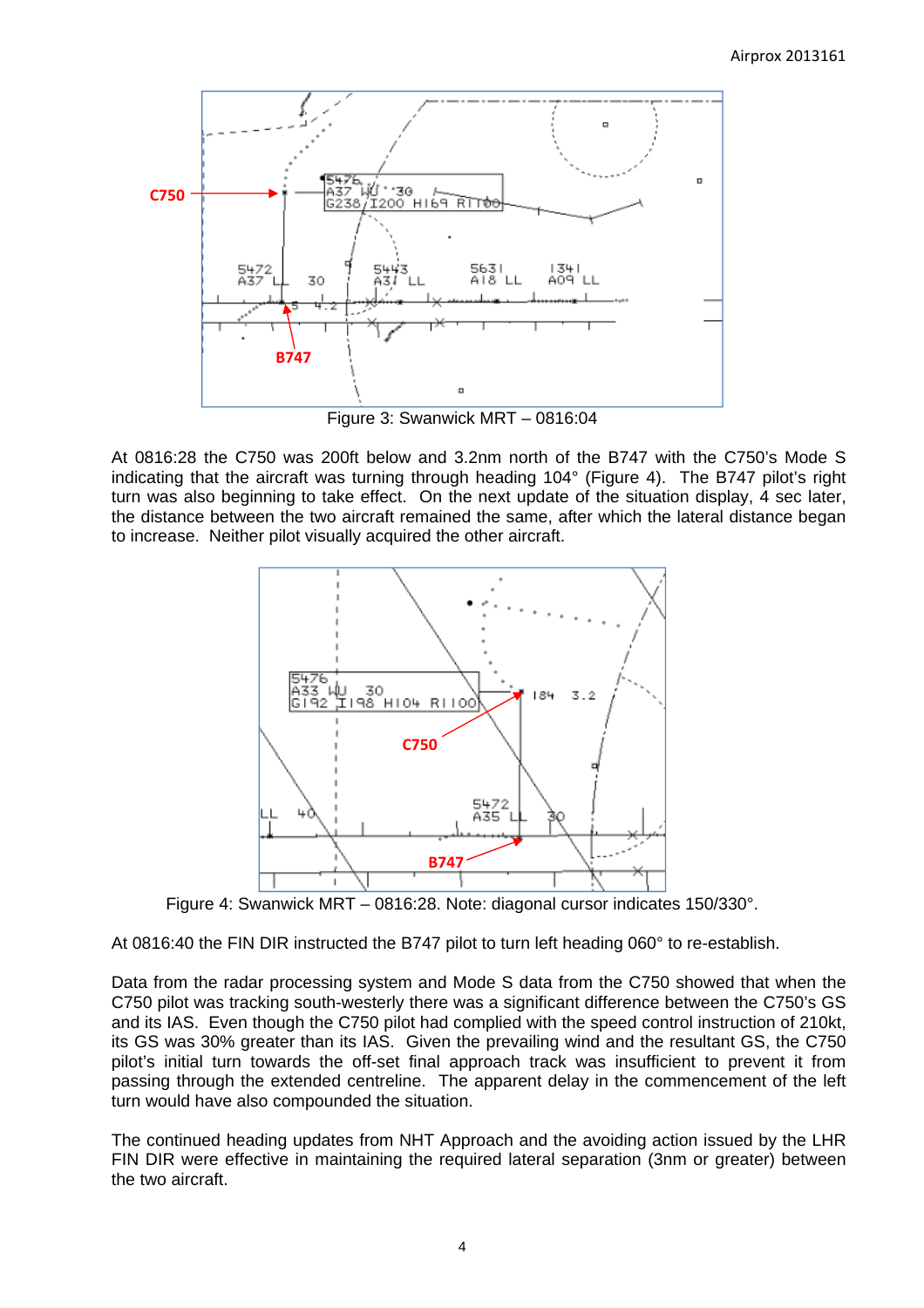## **Military ATM**

The NHT Radar Director (DIR) was a first tourist controller with two months experience as a solo DIR. NHT do not operate with a Supervisor but did have an ATCO I/C who was bandboxing Approach and Departures at the time, which is standard practice.

At 0814:58 LHR INT DIR N instructed the C750 pilot to report his heading to NHT. At 0815:12, the C750 pilot checked-in with NHT DIR descending to 4000ft, heading 230°. At 0815:23 the NHT DIR responded with quickly delivered RT, *"*[C750 C/S] *Northolt Director, identified, turn left immediately heading zero nine zero degrees, descend to altitude three thousand feet Northolt QNH one thousand, Radar Control."* Figure 1 demonstrates the aspect and relative speed of the respective aircraft; the C750 was showing a GS of 272kt.



Figure 1: Aircraft geometry at 0815:23 when NHT DIR identified the C750 (7.6 nm separation from the B747).

At 0815:52 NHT DIR updated the C750's heading turn to 080° (Figure 2).



Figure 2: Aircraft geometry at 0815:52..

At 0815:57, LHR INT DIR N telephoned Northolt, "*Hello, it's Heathrow, just checking [C750 C/S] is turning."* NHT DIR replied, *"Yes, I'm busy turning zero eight zero now."* Upon completing the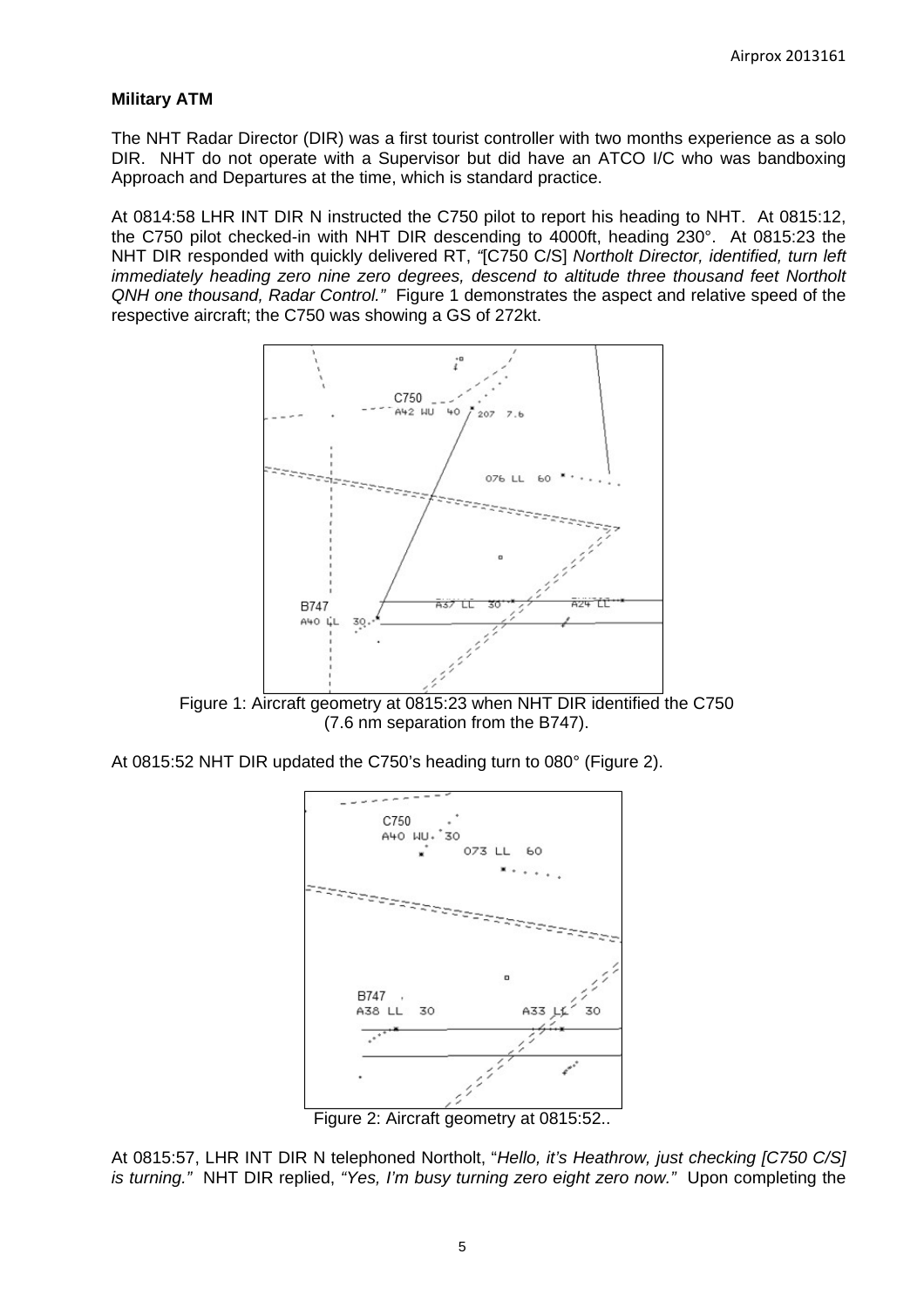landline call, NHT DIR directed a further turn to 070° (at 0816:06) and this was updated with a turn to head 050° at 0816:20 (Figure 3).



Figure 3: Aircraft geometry at 0816:20 as left turn 050° is passed.

No Traffic Information was passed to the C750 pilot by NHT DIR. Once clear of the LHR inbound the C750 pilot was given radar vectors for a GCA and handed over to the Talkdown controller.

To add context to the actions, the NHT DIR was an inexperienced controller who had recently endorsed as a DIR. The procedure for IFR inbounds to NHT is unusual because of the close proximity to the LHR extended centreline. As a result, recoveries to NHT RW07, when LHR RW09 is in use, are subject to dog-leg turns of approx 35° at 4nm final, leaving controllers with little room to manoeuvre. Although the prescribed separation was not lost, the turning circle of the C750 caused concern at LHR and led to the B747 pilot being temporarily broken-off his approach. The landline call from LHR appears to have triggered a further turn from NHT DIR.

The turns provided by the NHT DIR were not sufficient and may not have fully taken into account the C750 pilot's speed and the effects of a strong northerly wind. Further contextual factors include the unique nature of operations at NHT and a late handover would have tested the inexperienced NHT DIR. The rushed and constant RT delivery strongly suggests that the NHT DIR had to work hard to achieve separation and had to constantly re-appraise the effects of their turns, resulting in a heavier than normal workload. Although NHT DIR was only controlling one aircraft, there was reduced time and space for the NHT DIR to feed the aircraft onto final approach. NHT is not established for a Supervisor although the ATCO I/C did witness the incident and commented that the controller did his best with the traffic that was presented to him.

The unit investigation reminded controllers of the need to provide timely avoiding action and Traffic Information. The unit has also asked NATS to consider a trial to reduce the speed of NHT inbounds to RW07 from 210 to 180kt.

BM SPA contend that not having a dedicated Supervisor is an absent barrier that could have provided support to the NHT DIR in terms of effective avoiding action turns and/or negotiating suitable handover points. A review of the Supervisor position at NHT will be conducted by the unit.

## **Summary**

The Airprox was reported following the passing of avoiding action to the B747 pilot on final approach to LHR's RW09L, which was issued to maintain separation from the C750 inbound to NHT. Although the LHR INT DIR N transferred the C750 pilot to NHT in accordance with ATC requirements and as notified to pilots in the UK AIP, the prevailing strong north-easterly wind affected the C750 pilot's GS and turning circle, which, compounded by a delayed turn by the C750 (despite the controllers use of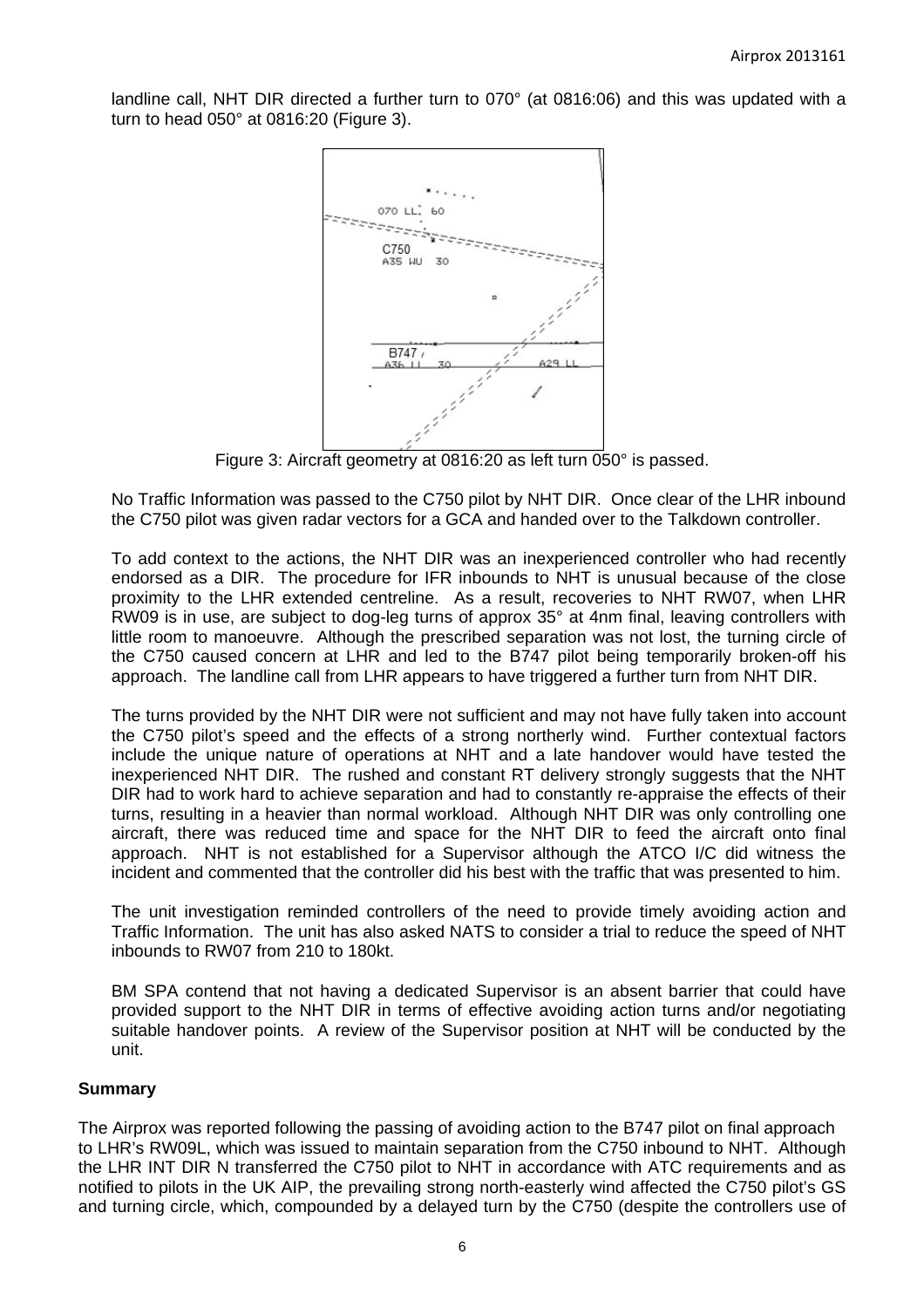the word 'immediately'), meant that even the continuously updated headings from the NHT DIR could not prevent the C750 pilot from routing south of NHT's RW07 off-set extended centre-line and into potential confliction with the B747. The LHR FIN controllers (trainee and mentor) were alert to the prevailing strong north-easterly wind and reacted promptly when the C750 pilot flew through the extended off-set centreline for NHT's RW07. Separation minima were maintained.

### **PART B: SUMMARY OF THE BOARD'S DISCUSSIONS**

Information available included reports from both pilots, transcripts of the relevant RTF frequencies, area radar recordings, reports from the controllers concerned and reports from the appropriate ATC and operating authorities.

The Board first considered the actions of the NHT DIR. It was noted that when the C750 pilot contacted Northolt, after transfer from the LHR INT DIR N, the NHT DIR had realised that due to the strong north-easterly wind it was necessary to take immediate action. Consequently, he issued the pilot of the C750 an 'immediate' left turn, with the intention of doing his best to keep the aircraft, as required, north of the offset centre-line to RW07. However, radar recordings revealed that the pilot delayed commencing the turn for 19 seconds, a significant distance travelled given his high groundspeed. Further continuously updated headings were issued but NHT DIR could not prevent the aircraft crossing the offset centre-line. The Board realised that the NHT DIR had been placed in a very difficult position when the C750 was transferred to him tracking south-west with higher than normal groundspeed because of the strong north-easterly wind. He was commended by the Board for taking immediate and continuous action to control the situation. Taking into account the wind conditions and the delayed turn by the C750 pilot, it was considered that it would not have been possible for the NHT DIR to stop the C750 passing through the offset centre-line.

The Board also commended the action taken by the LHR FIN DIR after recognising the emerging situation and issuing an avoiding action turn to the B747 pilot. His action, together with that taken by the NHT DIR, prevented any loss of standard separation.

Discussion then centred on the hand-over procedures between LHR and Northolt and why the NHT DIR had been placed in such an unenviable position. It was noted that the LHR INT DIR N had complied with the requirements of the LTC Manual of Air Traffic Services (MATS) Part 2 and UK AIP procedures: the C750 pilot was descending to 4000ft at an airspeed of 210kt before being transferred to Northolt on a silent hand-over; and the aircraft was transferred at approximately 12nm from touchdown when 'at least 10nm' was the requirement. However, despite the handover meeting and in fact exceeding the letter of the procedures, the Board wondered whether these procedures were robust enough to take account of the conditions of the day, and whether the LHR INT DIR N could have done more to assist the NHT DIR in recognition of the high groundspeed that the C750 was displaying. Members also considered whether the NHT DIR could have taken any other action to control the situation; what was the 'Plan B' if he could not turn the C750 in time?. One Member wondered if he could have instructed the C750 pilot to turn right to gain extra vectoring space and dumbbell back to the approach path, but this was not considered to be a viable option by the Board because it would have resulted in the C750 pilot turning towards traffic descending inbound to LHR or possibly leading to the aircraft leaving CAS. Although the speed of the C750 was an issue, the Military ATC member commented that military controllers are not used to using speed control, albeit by the time that the NHT DIR had established contact, speed control would not likely have offered much relief anyway. Because it was apparent that the NHT DIR's options were limited, some members wondered whether the LHR INT DIR N could have transferred the C750 pilot to Northolt earlier. Civil airline pilot and ATC members commented that, from their experience, this would be difficult because of the sequencing that the LHR DIR has to do to separate Northolt inbounds from the BNN hold and then ensure that aircraft are 'clean' before being transferred to Northolt.

Finally, the Board considered the actions of the C750 pilot and considered that he also had a key role to play in this incident. Not only had he delayed his turn by 19secs after being given an 'immediate' turn by the NHT DIR, but he had not seemed to be thinking ahead and modulating his own speed in order to anticipate the ensuing tight pattern that he was bound to experience. Allowing for some time